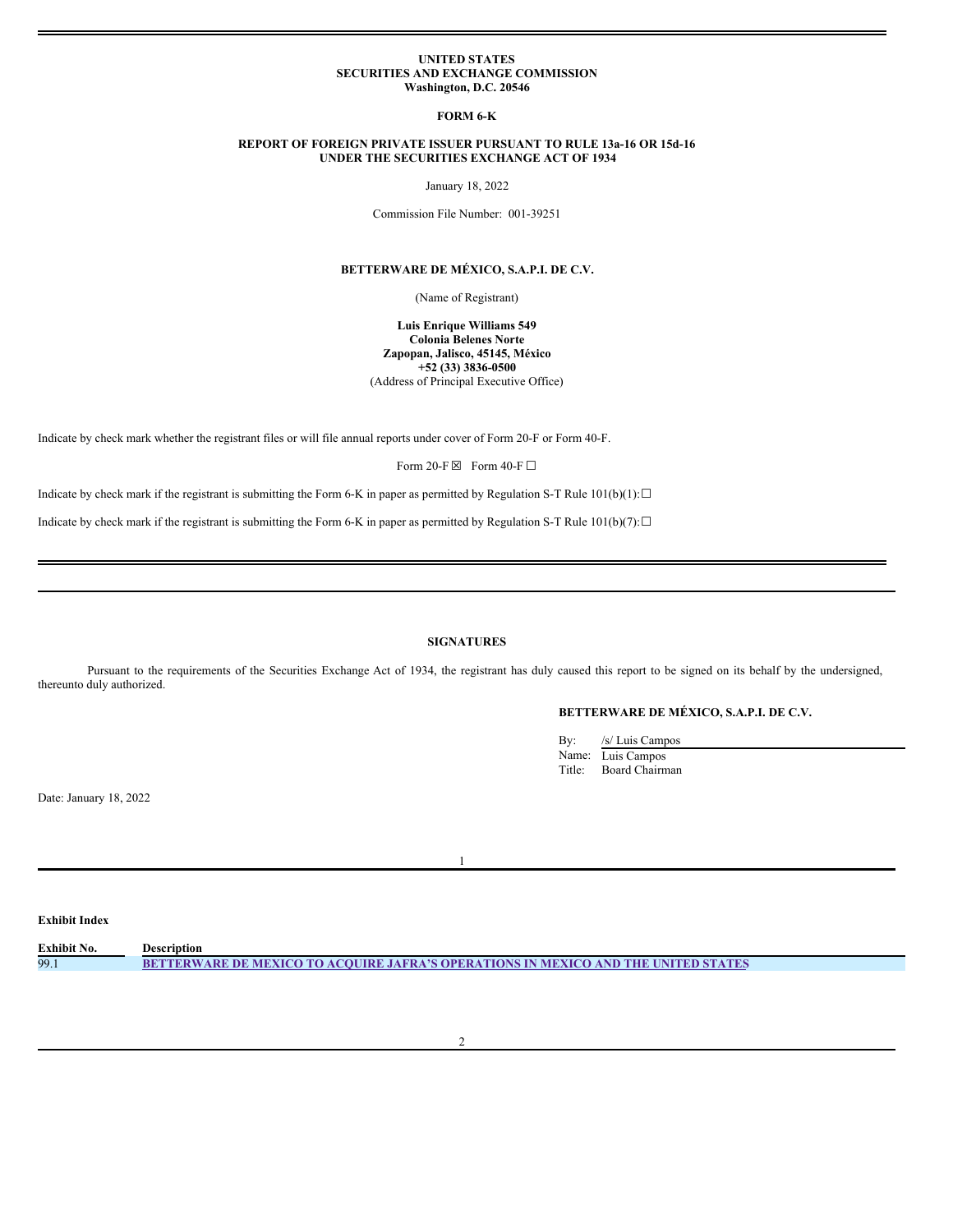## **Betterware de Mexico to Acquire JAFRA's Operations in Mexico and the United States**

**Guadalajara, Jalisco, Mexico – January 18, 2022 –**Betterware de Mexico S.A.P.I. de C.V. ("Betterware" or the "Company") (Nasdaq: BWMX) today announced that it has signed a Definitive Agreement to acquire 100% of JAFRA's operations in Mexico and the United States from the Vorwerk Group based in Germany for a total cash consideration of US\$255mm, equivalent to Ps. 5,355mm, on a debt-free, cash-free basis. The purchase price implies a valuation multiple of ~5.5x 2022E EBITDA prior to the identified cost synergies of US\$5mm to US\$10mm, and 4.8x 2022E EBITDA considering the mid-point of the synergies. The Company expects to close the transaction in the first half of 2022, subject to antitrust and regulatory approval in Mexico.

Betterware expects the acquisition to be highly accretive in the first year. The deal is expected to add approximately US\$0.34 /share to EPS in 2022E and over US\$46mm of EBITDA without considering any of the identified cost synergies, which represents an accretion of  $\sim 15\%$  when considering Betterware's 3Q21 LTM EPS of US\$2.45, considering the mid-point of the synergies the EPS would be US\$0.48 representing an accretion of ~20% and an EBITDA add of US\$54mm.

The acquisition is expected to be funded through a combination of US\$225mm debt financing and US\$30mm of existing cash on hand. Following the transaction, Betterware expects to continue to possess a strong balance sheet and a low leverage ratio of ~1.4x allowing the Company to also invest in support of its growth and continue to pay its quarterly dividend of Ps. 9.38 per share.

During 2Q21, Betterware initiated preliminary conversations with JAFRA which resulted in the signing of a non-binding Letter of Intent (LOI) on July 15th, 2021. Since signing the LOI, the Company has been limited in exercising the buyback plan due to the material nonpublic information of this transaction. Currently, the company is also in black out period due to the 4Q21 results. Once out of the blackout period, the Company plans to execute its buyback program.

Luis G. Campos, Executive Chairman of Betterware's Board, stated, "We are excited to announce the acquisition of JAFRA and believe it represents a perfect strategic fit for Betterware. This acquisition will expand our growth potential as we extend our geographic reach to include North America, strengthen our positioning in Mexico and expand our categories served to include the Beauty and Personal Care products. With the addition of JAFRA's  $\sim$ 443k independent leaders and consultants<sup>2</sup>, the acquisition will also provide us with opportunity to continue to capitalize on the strong direct-selling online market trends and the substantial e-commerce opportunity we see for our business. We believe significant growth opportunity lies ahead for JAFRA through continuation of their digital transformation, which will be accelerated by leveraging our scale and infrastructure, and we look forward to welcoming the entire JAFRA team to our Company".

The Company believes JAFRA represents a compelling acquisition as it meets its stringent acquisition criteria. The rationale for the proposed transaction is as follows:

1 JAFRA's Net Income 2022E / Betterware's shares outstanding

Financially compelling transaction:

- Expected accretion in year one, prior to identified financial and operational synergies; and
- The Company will use its ample leverage capacity and JAFRA's EBITDA by itself covers ~2.8x the interest expense of the acquisition debt

Operationally, provides a platform for increased long term sales and profitability growth:

- · Increases diversification of Betterware's current operations by category and by geography including a critical mass in the vast US market a key international expansion opportunity for Betterware; and
- · Elevates JAFRA's revenue growth and profit potential through the adoption of Betterware's unique operating practices and infrastructure
- · Accelerates the digital transformation of JAFRA by leveraging Betterware's omni-channel capabilities and capitalize on the significant e-commerce opportunity and strong direct selling online market trends
- The companies will be managed as independent business by the existing talented respective management teams

JAFRA is a world leading brand of Direct Selling in the Beauty and Personal Care (B&PC) products industry with a strong presence in Mexico and the United States, with ~443k independent leaders and consultants selling unique products and revenue of ~Ps 5.8bn. The acquisition offers Betterware the opportunity to diversify its current operations by entering to the attractive and growing B&PC Industry with a total addressable market in Mexico and the US of ~US\$100 billion per year<sup>3</sup>. In addition to entering the beauty and personal care industry, the acquisition of JAFRA provides a unique opportunity for Betterware to expand its geographic footprint to the United States, enhancing its international focus to the North American market rather than the Latin American.

JAFRA has a proven track record and a profitable business model with high cash flow generation, and over 65 years of experience in the direct selling of B&PC products. JAFRA will operate as a separate subsidiary with its management team remaining focused on its operations and growth strategies. Betterware intends to reinforce its three strategic pillars of Product Innovation, Technology and Business Intelligence across JAFRA's operations in order to drive operational synergies. Betterware expects that by implementing best practices across JAFRA's and its own operations, the combined company can yield favorable results that accelerate JAFRA's growth and improve its profitability, positioning JAFRA as a leading company in Mexico and the US. Betterware's management team strongly believes that elevating and building on its technology tools and platforms will enable it to have a greater market reach and to take advantage of the e-commerce opportunity in Mexico and the US.

**Conference Call Details**

Management will hold a conference call with investors on January 19th, 2022 at 8:00 am Central Standard Time (CST)/ 9:00am Eastern Time (EST). For anyone who wishes to join live, the dial-in information is: Toll Free: 1-877-451-6152 Toll/International: 1-201-389-0879

All figures presented in USD consider a USD to Mexican Peso exchange rate of 21.0

<sup>2</sup> Independent leaders and consultants at the end of 2021

All figures presented in USD consider a USD to Mexican Peso exchange rate of 21.0

<sup>3</sup> Source: Euromonitor International, addressable market size considers Mexican and US markets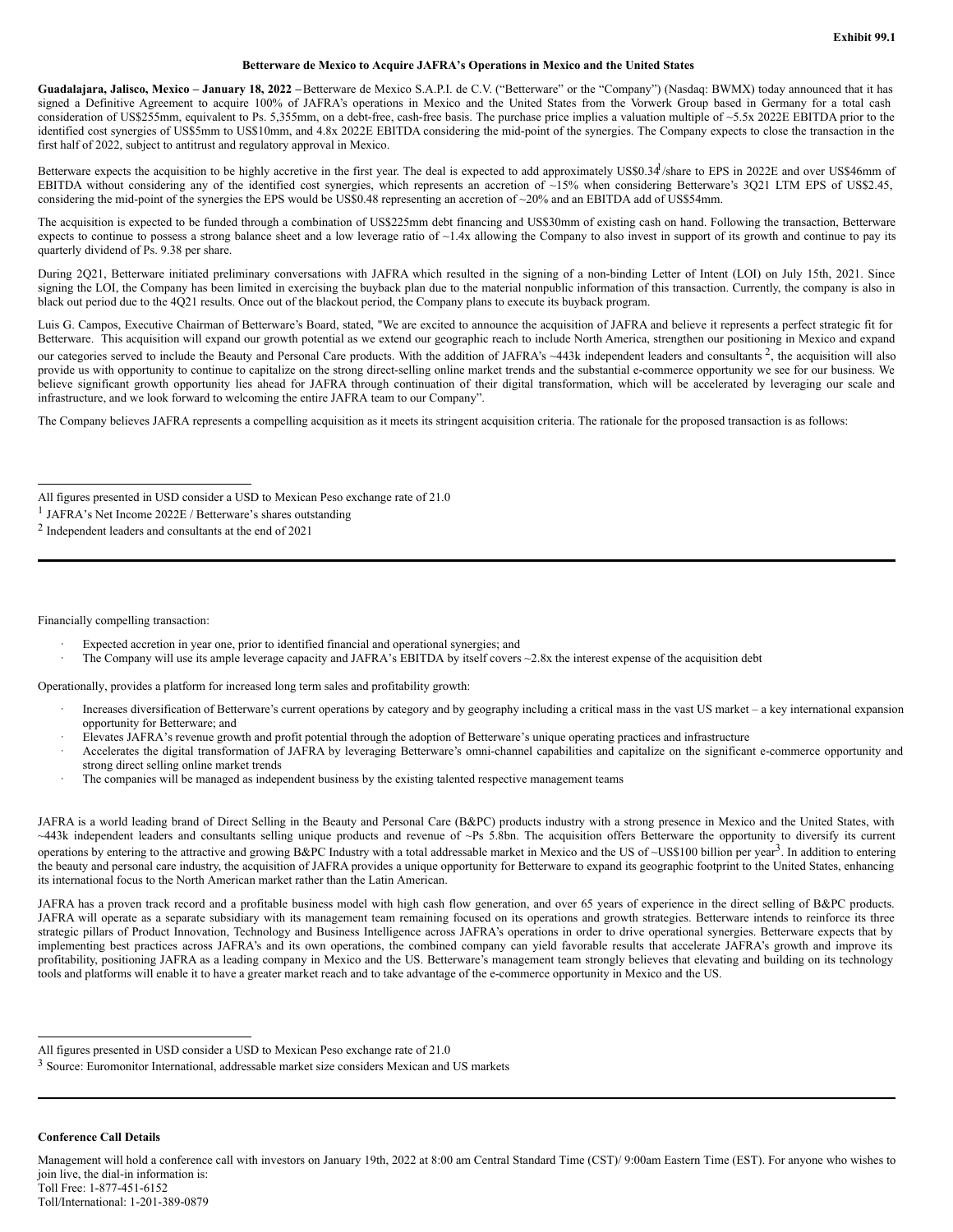<span id="page-2-0"></span>The webcast link to the slide presentation is: https://viavid.webcasts.com/starthere.jsp?ei=1524485&tp\_key=6aafadd474 Conference ID: 13726372

If you wish to listen to the replay of the conference call, please see instructions below: Toll Free: 1-844-512-2921 Toll/International: 1-412-317-6671 Replay Pin Number: 13726372 Those wishing to access the webcast can visit the Investor Relations page on the company's website at: https://investors.betterware.com.mx/

#### **Advisors**

DD3 Capital Partners is serving as financial advisor to Betterware and Greenberg Traurig is serving as legal counsel. Banco Santander is acting as financial advisor to Vorwerk and DLA Piper is serving as legal counsel.

### **About Betterware de Mexico S.A.P.I. de C.V. (NASDAQ: BWMX)**

Founded in 1995, Betterware de Mexico is the leading direct-to-consumer company in Mexico focused on creating innovative products that solve specific needs regarding organization, practicality, space saving and hygiene within the household. Betterware's wide product portfolio includes home organization, kitchen, commuting, laundry and cleaning, as well as other categories that include products and solutions for every corner of the household.

The Company has a differentiated two-tier network of distributors and associates that sell their products through twelve catalogues per year. All products are designed by the Company and under the Betterware brand name through its different sources of product innovation. The Company's state-of-the-art infrastructure allows it to safely and timely deliver its products to every part of the country, backed by the strategic location of its national distribution center. Today, the Company distributes its products in Mexico and Guatemala, and has plans of additional international expansion.

Supported by its asset light business model and its three strategic pillars of Product Innovation, Business Intelligence and Technology, Betterware has been able to achieve sustainable double-digit growth rates by successfully expanding its household penetration and share of wallet.

#### **About JAFRA**

With more than 65 years of experience, JAFRA is a world leading brand of Direct Selling in the Beauty and Personal Care products industry with a strong presence in Mexico and the United States. The company registered an average leader and consultant base of ~448k in 2021<sup>4</sup> in Mexico and US combined. JAFRA is vertically integrated, with an end-to-end operation encompassing product development, R&D, manufacturing, and distribution. The company has more than 1,200 SKUs in 4 different business segments: Fragrances, Color & Cosmetics, Skin Care and Toiletries.

### **About Vorwerk**

The Vorwerk SE & Co. KG family enterprise was founded in 1883. The holding company is based in Wuppertal, Germany. Vorwerk's core business encompasses both the production and sale of high-quality household products. As a direct sales company, Vorwerk always seeks direct contact with its customers. Here, the advisor is at the center of activities and serves as a central point of contact for the customer. The Vorwerk family also includes Neato Robotics and the AKF Bank. Vorwerk generated consolidated sales of  $63.2Bn$  in 2020 and operates in more than 60 countries.

### **Non-IFRS Measures**

We define "EBITDA" as profit for the year adding back the depreciation of property, plant and equipment and right of use assets, amortization of intangible assets, financing cost, net and total income taxes. Adjusted EBITDA also excludes the effects of gains or losses on sale of fixed assets and adds back other non-recurring expenses. EBITDA and Adjusted EBITDA are not measures required by or presented in accordance with IFRS. The use of EBITDA and Adjusted EBITDA has limitations as an analytical tool, and you should not consider it in isolation from, or as a substitute for analysis of, our results of operations or financial condition as reported under IFRS. Betterware believes that these non-IFRS financial measures are useful to investors because (i) Betterware uses these measures to analyze its financial results internally and believes they represent a measure of operating profitability and (ii) these measures will serve investors to understand and evaluate Betterware's EBITDA and provide more tools for their analysis as it makes Betterware's results comparable to industry peers that also prepare these measures.

#### **Forward Looking Statement Disclaimer**

Statements contained in this press release that are not historical and reflect our views about future periods and events, including our future performance, constitute "forwardlooking statements" within the meaning of the Private Securities Litigation Reform Act of 1995. Forward-looking statements can be identified by words such as "will," "would," "anticipate," "expect," "believe," "plan," "hope," "estimates," "suggests," "has the potential to," "projects", "assumes", "goal", "targets", "likely", "should" or "intend," and other words and phrases of similar meanings, the negative of these terms, and similar references to anticipated or expected events, activities, trends, future periods or results. Forward-looking statements are based on management's current expectations and are subject to risks and uncertainties that are difficult to predict and, accordingly, our actual results may differ materially from the results discussed or implied in our forward-looking statements. Forward-looking statements are subject to a number of risks, uncertainties, and assumptions, including, without limitation, decline in demand for the Company's services or products, the effect of general economic conditions generally, factors affecting consumer goods products, our reliance on third-party suppliers and manufacturers; our ability to attract, develop and retain talented personnel and our sales and labor force; our ability to maintain consistent practices across our locations; our ability to maintain our competitive position; our ability to integrate acquisitions; changes in the costs of the products we manufacture and/or distribute; increases in fuel costs; significant competition in our industry; seasonal effects on our business; and other risks and uncertainties described under the caption entitled "Risk Factors" in our most recent Annual Report on Form 20-F filed with the SEC and under similar headings in our subsequently filed Quarterly Reports on Forms 6-K and other filings with the SEC. Our forward-looking statements in this press release / presentation speak only as of the date of this press release/presentation. Factors or events that could cause our actual results to differ may emerge from time to time, and it is not possible for us to predict all of them. Unless required by law, we undertake no obligation to update publicly any forward-looking statements as a result of new information, future events, or otherwise.

The Company believes that the non-GAAP performance measures and ratios that are contained herein, which management uses to manage our business, provide users of this financial information with additional meaningful comparisons between current results and results in our prior periods. Non-GAAP performance measures and ratios should be viewed in addition, and not as an alternative, to the Company's reported results under accounting principles generally accepted in the United States. Additional information about the Company is contained in the Company's filings with the SEC and is available on Betterware's website at:

<sup>4</sup> JAFRA ended 2021 with ~443k independent consultants in Mexico and US